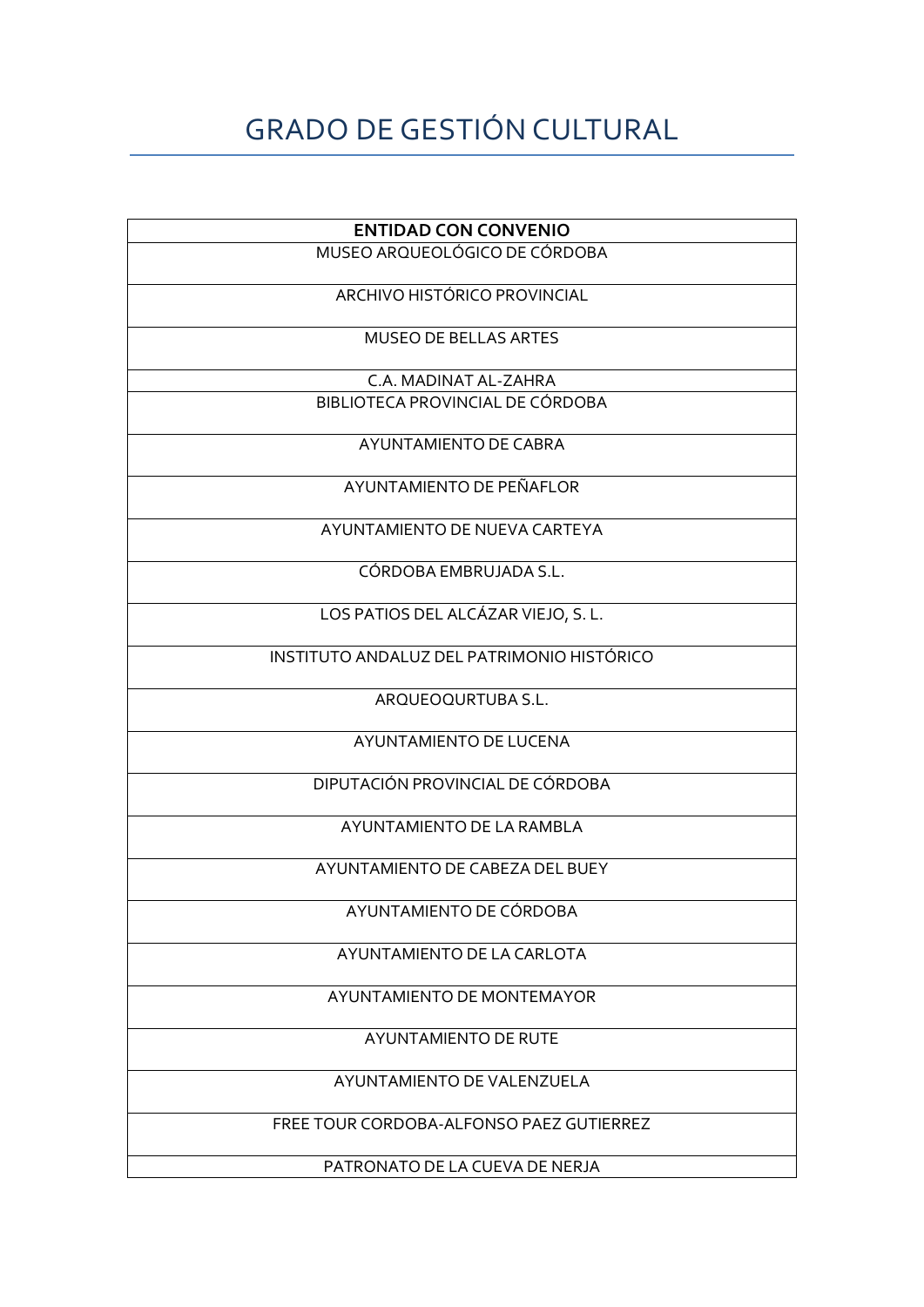| INSTITUTO ANDALUZ DEL PATRIMONIO HISTÓRICO                                                        |  |
|---------------------------------------------------------------------------------------------------|--|
| AYUNTAMIENTO DE DOS TORRES                                                                        |  |
| AYUNTAMIENTO DE VILLA DEL RÍO                                                                     |  |
| AYUNTAMIENTO DE MAIRENA DEL ALCOR                                                                 |  |
| AYUNTAMIENTO DE PRIEGO DE CÓRDOBA                                                                 |  |
| AYUNTAMIENTO DE PEÑARROYA-PUEBLONUEVO                                                             |  |
| CÓRDOBA SIGLO XII SL, CASA ANDALUSÍ                                                               |  |
| ARCHIVO CAPITULAR CATEDRAL DE CORDOBA                                                             |  |
|                                                                                                   |  |
| MONTSE ALCÁNTARA SOL- ENTRECULTURAS                                                               |  |
| EL DISPENSARIO CULTURAL DE CÓRDOBA S.L.                                                           |  |
| INTERCAMBIO DE CULTURA Y ARTE S.L.                                                                |  |
| ASOCIACIÓN MÚSICO CULTURAL JUAN MOHEDO                                                            |  |
| ASOCIACION CULTURAL JUGAMOS TODOS                                                                 |  |
| ASOCIACIÓN CULTURAL BANDA DE CORNETAS Y TAMBORES LA UNIÓN                                         |  |
| ASOCIACIÓN CULTURAL ARQUEOLOGÍA SOMOS TODOS                                                       |  |
| ASOCIACIÓN DE GESTORES CULTURALES ANDALUCÍA GECA<br>ASOCIACIÓN CULTURAL Y TECNOLÓGICA INGENIA XXI |  |
| ASOCIACIÓN SOCIO-CULTURAL MAISHA                                                                  |  |
| ASOCIACIÓN SOCIOCULTURAL UNOCEROUNO                                                               |  |
| <b>ASOCIACION ALCULTURA</b>                                                                       |  |
| ASOCIACIÓN CULTURAL BANDA VILLA DE OSUNA                                                          |  |
| ASOCIACION CULTURAL ARTSEVILLA                                                                    |  |
| PATIOS SAN BASILIO CÓRDOBA, S.L                                                                   |  |
| <b>BUMM GROUP EVENTOS DIFERENTES SL</b>                                                           |  |
| FUNDACIÓN PROVINCIAL DE ARTES PLÁSTICAS RAFAEL BOTÍ                                               |  |
| COMITATO ORGANIZZATORE DI FESTIVALETTERATURA                                                      |  |
| MONTSE ALCÁNTARA SOL-ENTRECULTURAS                                                                |  |
| JOSÉ MANUEL MORALES GAJETE (CÓRDOBA MISTERIOSA/ COOL TOURS)                                       |  |
| CASA DE LAS CABEZAS - CASAS SEÑORIALES DE CÓRDOBA S.L.                                            |  |
| LOS PATIOS DEL ALCÁZAR VIEJO, S. L.                                                               |  |
| AYUNTAMIENTO DE MONTILLA                                                                          |  |
| AYUNTAMIENTO DE ANDÚJAR                                                                           |  |
| AYUNTAMIENTO DE ECIJA                                                                             |  |
| RURÁPOLIS S. L.                                                                                   |  |